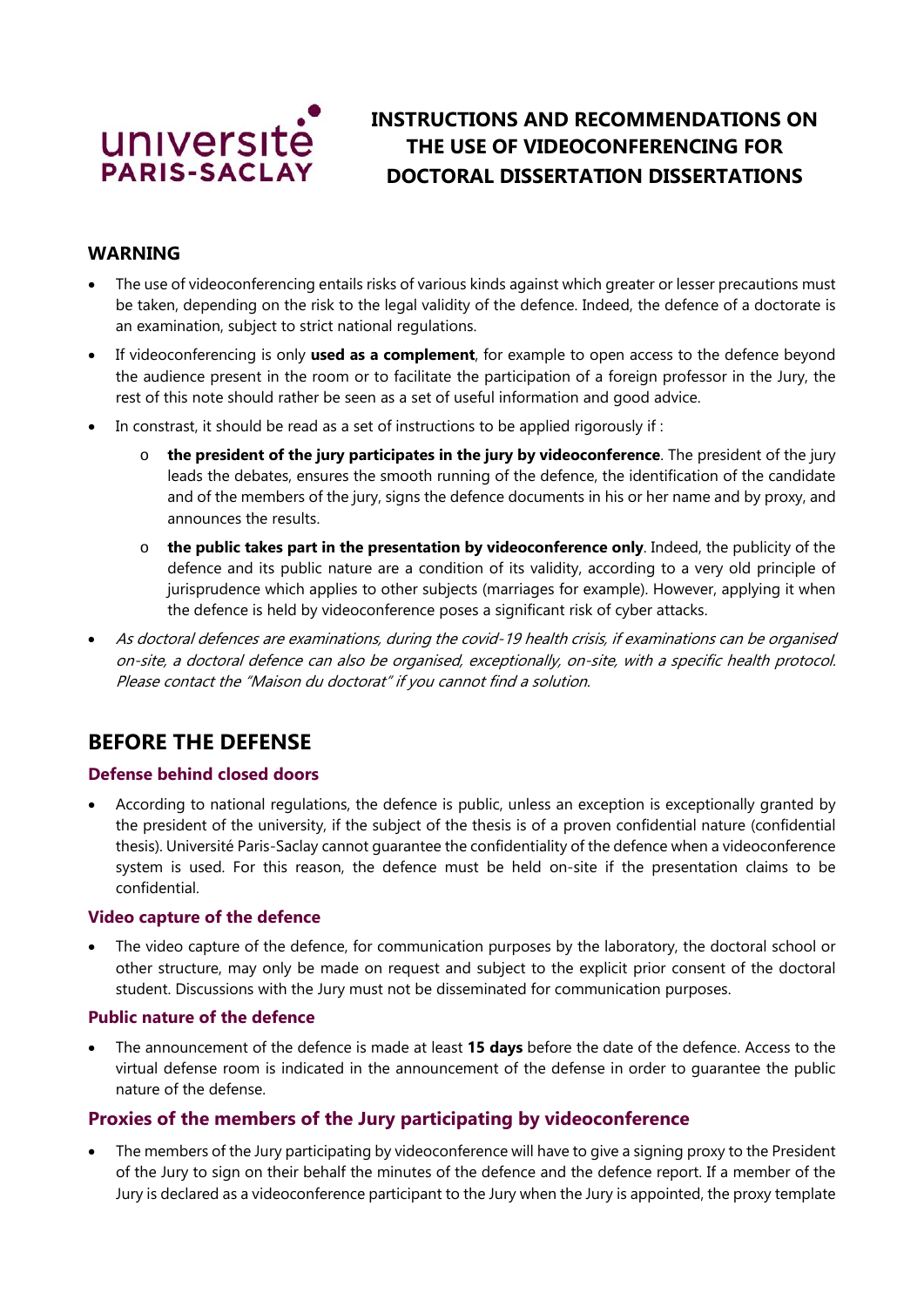is automatically edited via Adum and is sent to him/her together with the letter appointing the Jury. The jury members send their completed and signed power of attorney to the chairman of the jury as soon as possible.

- The members of the Jury who plan to participate in the Jury by videoconference are declared at the time of the appointment of Jury and Rapporteurs. In all cases, the Doctoral School must check whether the videoconference is total or partial and record in Adum the mode of participation of each member of the Jury before the defence.
- The use of videoconferencing for doctoral defences must remain exceptional. However, it is advisable to plan to use videoconferencing a priori, as a precautionary measure, so that in the event of a change of situation, the link to the virtual examination room and the proxy models have been sent within the legal deadlines (15 days before the examination).
	- o If members of the Jury declared as participant in the jury by videoconference, finally participate in person, it is not necessary to take any corrective action. Conversely, if the members of the Jury had planned to participate in person, and finally participate by videoconference, it will be necessary to ask them for a signing proxy and to set up a videoconferencing system.
	- o If a member of the Jury asks to use videoconferencing at the last minute, it is necessary to make the modification on ADUM, so that he or she receives the proxy and the convocation with the links to the virtual defense room.
		- if his/her data are in the temporary Adum database: the doctoral candidate can make the modification directly
		- if his/her data are in the definitive Adum database: the doctoral candidate can no longer make the modification and the school must be notified so that it can be taken care of.

### **Technical guarantor**

- A technical guarantor who is familiar with the chosen videoconferencing system must be mobilised to assist the use of videoconferencing system before, during and after the defense. The technical guarantor may be a member of the supervision team or a member of the research lab. or a member of the Jury other than the President of the Jury. In the absence of a local solution, the doctoral school may propose a technical guarantor to accompany the defence. Neither the doctoral candidates nor the president of the Jury can act as technical guarantor during the defense.
- Except when it is the doctoral school that proposes the technical guarantor, the access links to the virtual deliberation, defence and rehersal rooms, the name of the technical guarantor and his/her full contact details, are provided by the supervisor, by email to the doctoral school before the defence is authorised.
- The nomination form for a technical guarantor to accompany a partial or a total videoconference doctoral defence (available in ADUM) is sent to the Doctoral School by the supervisor. It includes links to access the virtual rooms. The administrative service indicates the access links to the virtual rooms in the invitations and sends them, with the template of the proxy to the members of the Jury who participate in videoconferencing, as well as to the doctoral candiates, if applicable, and to the invited members of the Jury.

#### **Virtual rooms and cyber attack prevention**

- Three virtual rooms must be created by the technical guarantor, a virtual rehersal room, a virtual defense room and a virtual deliberation room.
	- *-* The public link, allowing controlled access to the virtual examination room, must be provided in the "Place of Examination" section and distributed with the announcement of the examination to ensure the public nature of the examination. Please note that this public link must **under NO circumstances** grant direct and uncontrolled access to the virtual courtroom.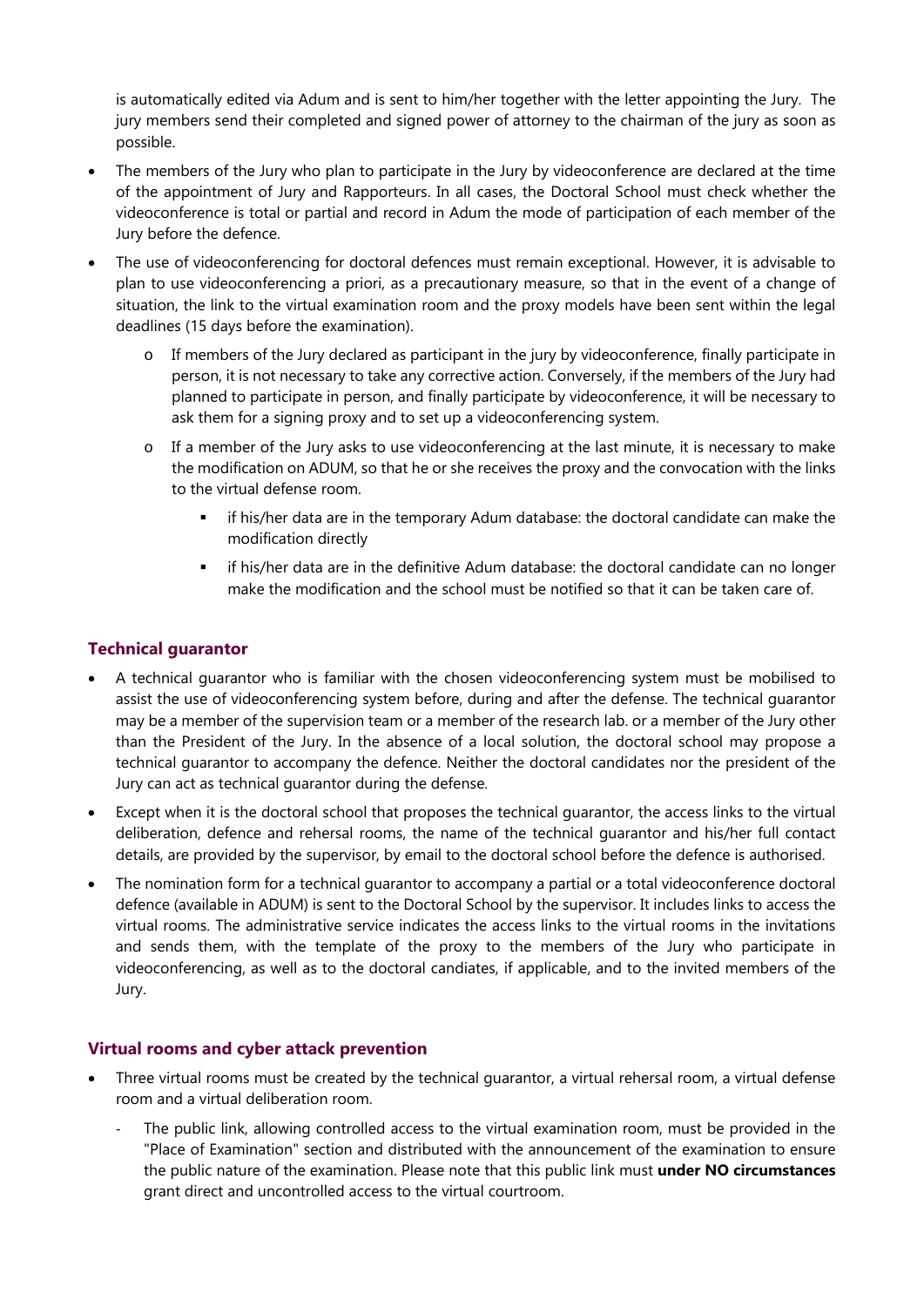- *-* The link to the virtual deliberation room is provided only to the members of the Jury.
- The link to the virtual rehersal room is provided to the members of the Jury, the doctoral candidates and the thesis director.
- The virtual defense and deliberation rooms are opened by the technical quarantor with the chosen videoconferencing system, which must meet the requirements of identification of the members of the Jury, confidentiality of the Jury's deliberations and must also ensure the public nature of the defense and of the debates between the candidate and the Jury.
- The system chosen must imperatively allow different rights, in the virtual presentation room, to be granted on the one hand to the members of the Jury and the doctoral candidates and on the other hand to the public.
- The diffusion of a public link to guarantee the public nature of the defence poses a serious risk of cyber attack and requires particular vigilance to avoid malicious intrusions during the defence, which are unfortunately recurrent:
	- *-* the rights of those who connect via the public link must be parameterised, before the communication of this public link, so that under no circumstances do they have access to the possibility of adjusting the parameters, nor do they have access to the chat, the microphone or the camera.
	- *-* notifications, in particular login notifications, can be used to saturate the screen with insults via login pseudonyms. It is imperative to deactivate all notifications for all categories of participants (presenters, participants, even moderators).
	- *-* the public link that is broadcast in the announcement of the defence must under no circumstances allow direct and uncontrolled access to the defence room.
		- *-* it is recommended that the public link should lead to a virtual waiting room or an airlock from which the technical guarantor can then admit people who log on to the defence room. With BBCollaborate, all you have to do is create a group for the presentation and drag people who connect via the public link to this group as they arrive. With Zoom, it is also possible, via the waiting room system.
		- *-* alternatively, the public link can also lead to a registration portal where people wishing to attend the presentation can provide their surnames, first names and emails. The link to the presentation room will then be sent to them personally via their e-mail address, making sure that this remains possible until the presentation starts.
		- *-* Please note that limiting the risks of cyber attacks must not prevent the public nature of the defence. The access control exercised by the technical guarantor must be limited to avoiding cyber attacks and other malicious intrusions.
- In all cases, these settings must be made before the presentation. Even when the system is well mastered and the technical guarantor knows which settings to modify, when the intrusions are massive, the continuous flow of connections can make his intervention very difficult and limit the possibility of adjusting the parameters.

#### **Tests and preparation**

- The members of the Jury who will participate in a videoconference will carry out, with the technical guarantor, at least two days before the presentation, connection tests and tests on their peripherals (microphone, camera) and will take note of the present instructions and recommendations for the smooth running of videoconference presentations.
- The doctoral candidates, before the defence, familiarises himself/herself with the chosen videoconferencing system and checks the quality of the communication and peripherals used. The use by the doctoral student of a headset equipped with a microphone is strongly recommended. A virtual rehersal room must be proposed by the technical guarantor for this purpose.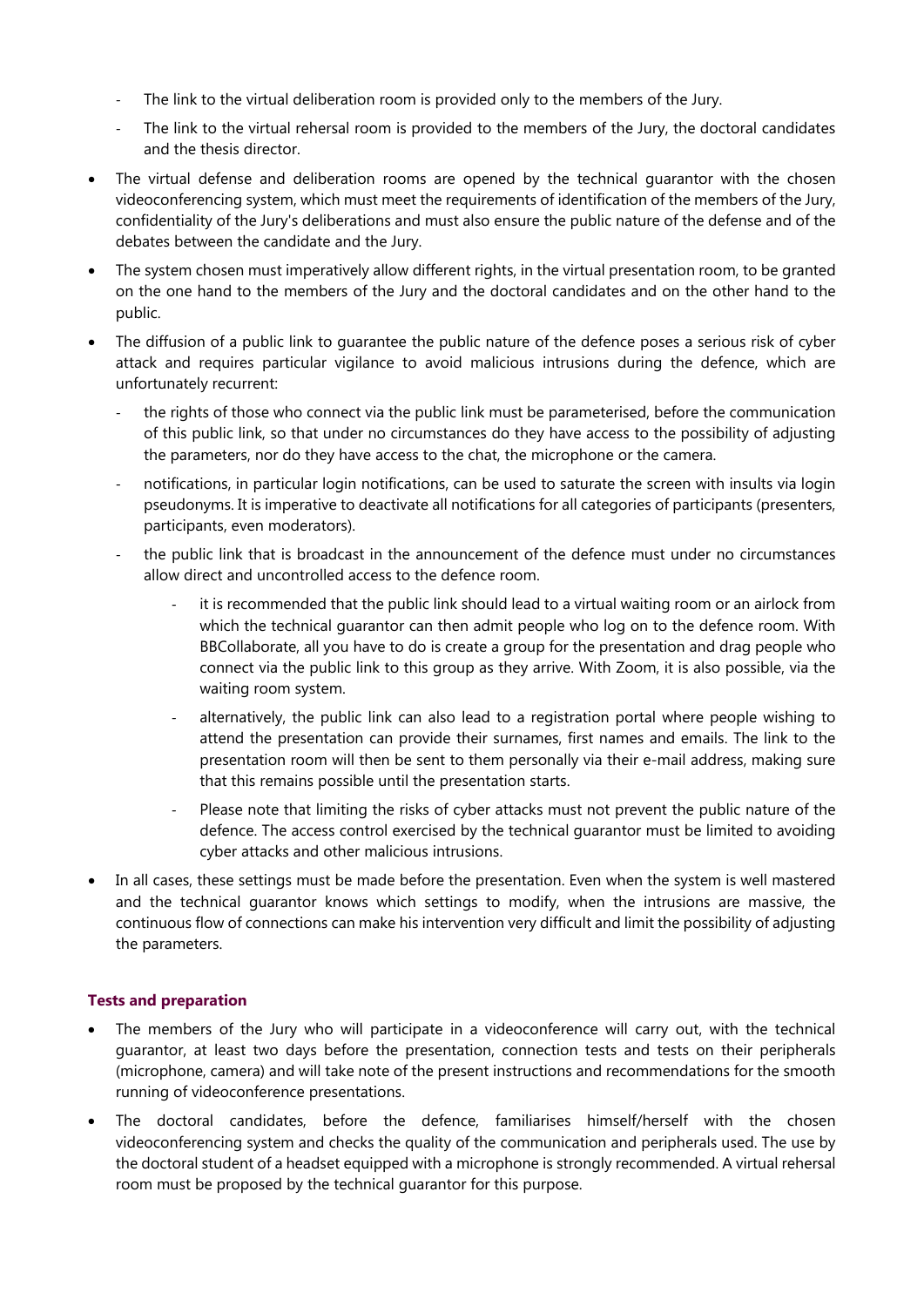- The supervisor makes sure that each member of the Jury has received, before the Jury, this note, the templates of the minutes of the defence and of the defence report to be completed and signed at the end of the Jury's deliberations, and makes sure to collect the signing proxies of the participating members by videoconference for the President of the Jury (who himself can participate by videoconference).
- The doctoral student must ensure that each member of the Jury has, before the start of his or her defence, the file or files supporting his or her presentation.

## **DURING THE PRESENTATION AND DEBATES**

- The members of the Jury meet at least 15 minutes before the beginning of the defence in the virtual deliberation room, they check together the proper functioning of the microphones and cameras.
- The President of the Jury is responsible for the smooth running of the defence and the deliberations and can postpone the defence to a later date if this smooth running cannot be ensured. In this case, he/she will inform the administration, which will start the search for a new date.
- The President of the Jury reminds the members of the Jury of the good practices in terms of videoconferencing: in particular, the members of the Jury must be alone in the room where they are and have suitable means of communication. They should be careful to switch off their microphones when they are not speaking and to ask the President of the Jury to speak. The microphones of the public is cut off in all cases until the end of the debates with the Jury. It is recommended that all members of the Jury open their cameras prior to the presentation by the President to the candidate and the audience and that the cameras are then switched off during the presentation. During the debates, it is recommended that the member of the Jury who is speaking opens also his or her camera. This advice may be adapted by the President of the Jury, taking into account the communication conditions of the different members.
- The President of the Jury is responsible for the authentication of the Jury members participating by videoconference and for the smooth running of their participation in the debates during the defence and in the deliberations of the Jury. The public nature of the defence also contributes to this guarantee.
- When the chosen videoconferencing system allows it (as is the case with BBCollaborate), the technical guarantor is the moderator and can assist the president of the Jury and the candidate, managing the access of both to microphones, camera, chat etc. In this case, he or she explains his or her role in the deliberation room to the members of the Jury.
- At the time agreed for the start of the presentation, the members of the Jury, by videoconference, leave the virtual deliberation room and go to the virtual presentation room. To facilitate their authentication, by the president and the public, they use their surname, first name and role during the defence (president, examiner, rapporteur or invited by the Jury) as a login, visible to the public.
- When the chosen videoconferencing system allows it (this is the case of BBCollaborate), the technical guarantor settles the rights of the public and manages the admission of the public in the defense room. The public nature of the defence is a guarantee of the smooth running of the defence and its validity. Nevertheless, in case of intrusion or disturbance, the technical guarantor must exclude asap the intruder from the defense room.
- The President of the Jury introduces the Jury to the candidate and the public, so that everyone can witness the authentication of the members of the Jury, the members open their cameras and say a few words. The President reminds the public of the good practice of videoconferencing: in particular, the microphones of members of the public must be switched off and they must take care not to intervene during the presentation or debates.
- During the debates, the President of the Jury invites each member, to debate with the candidate. During the discussions, the cameras of the Jury member and the candidate speaking are the only ones to be open.
- At the end of the debates, the president of the Jury may invite invited members of the public to shed light on the progress of the thesis, he or she may also invite members of the public to ask questions (according to the current practice in the discipline).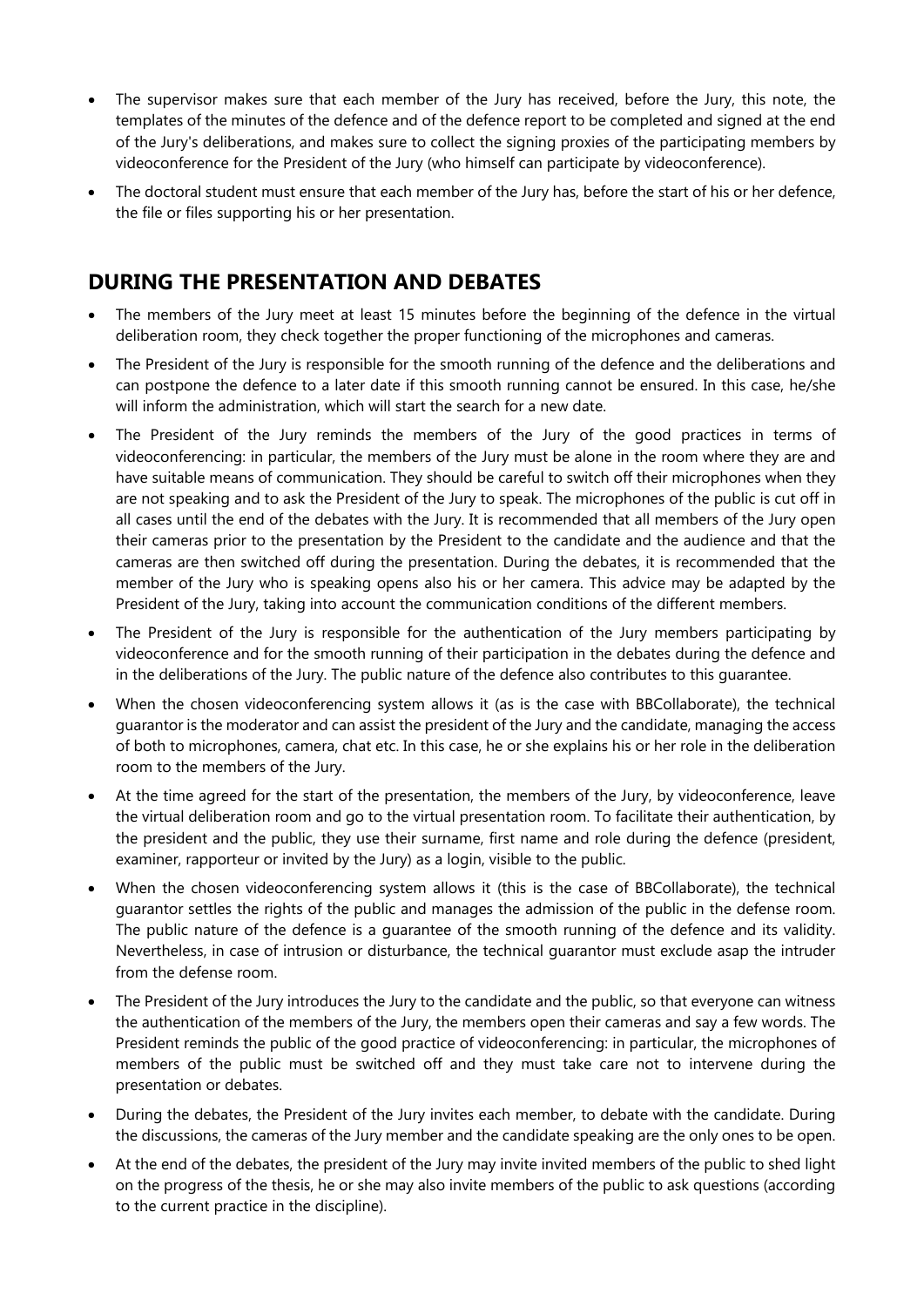## **THE DELIBERATION**

- The President of the Jury verifies that all those taking part in the deliberation are present in the virtual deliberation room, he or she also verifies that there are no intruders in the deliberation room and that only those who are entitled to participate are present. The President of the Jury identifies the persons present for the deliberation. The use of the camera is recommended for this identification.
- After the presentation and the debates, the President of the Jury invites the members of the Jury to join the virtual deliberation room. Each member of the Jury must leave the virtual jury room to ensure the confidentiality of the discussions during the deliberation.
- During the deliberation, the public and the candidate remain in the virtual defense room to await the announcement of the results. Attention: when the members of the Jury keep both links active, it may happen that the exchanges in the deliberation room are partially heard in the virtual defense room. It is therefore strongly recommended to the members of the jury to disconnect from the virtual defense room during the deliberation.
- The President of the Jury will fill in the minutes of the defence and discuss the contents of the defence report with the members of the Jury.
	- When the President of the Jury is not physically present (full videoconference), he or she signs the minutes of the defence on behalf of all the members of the Jury who took part in the deliberation and he or she signs the defence report on behalf of all the members of the Jury who took part in the Jury, subject to having their signing proxy.
	- When the President of the Jury is physically present (partial videoconference), he or she signs the minutes of the defence on behalf of the members of the Jury who took part in the deliberation by videoconference and he or she signs the defence report on behalf of the members of the Jury who took part in the Jury by videoconference, subject to having their signing proxy. The members of the Jury present onsite sign the minutes and the defence report.

## **PROCLAMATION OF THE RESULTS**

- After the deliberation, the President of the Jury will inform the technical guarantor that the Jury is ready to return to the defense room.
- The technical guarantor verifies the presence of the candidate and the public and informs them of the return of the Jury for the proclamation of the results.
- It is recommended that all members of the Jury participating by video-conference and the candidate open their cameras for the announcement of the results.
- At the end of the proclamation of the results, the technical guarantor is invited to grant the microphone and camera rights to the entire audience for applause and congratulations.
- The candidate is advised to plan, together with his or her technical guarantor and thesis director, a way to use video-conferencing to celebrate the festive moments following the announcement of the results, in the case of a full video-conference, or to involve the members who are in video-conference at that time, for a partial video-conference.

### **MINUTES AND REPORT OF THE DEFENCE**

- The supervisor tells the doctoral school which member of the Jury has been selected to chair the Jury.
- The supervisor will be responsible for ensuring that the signatures have been collected and the defence documents sent to the administration.
- The president of the Jury will send all the defence documents (minutes, defence report, the Jury's opinion on the reproduction of the thesis, etc.) as well as the signing proxies that he or she has used, either to the administation or to the thesis director, who will then be responsible for doing so: